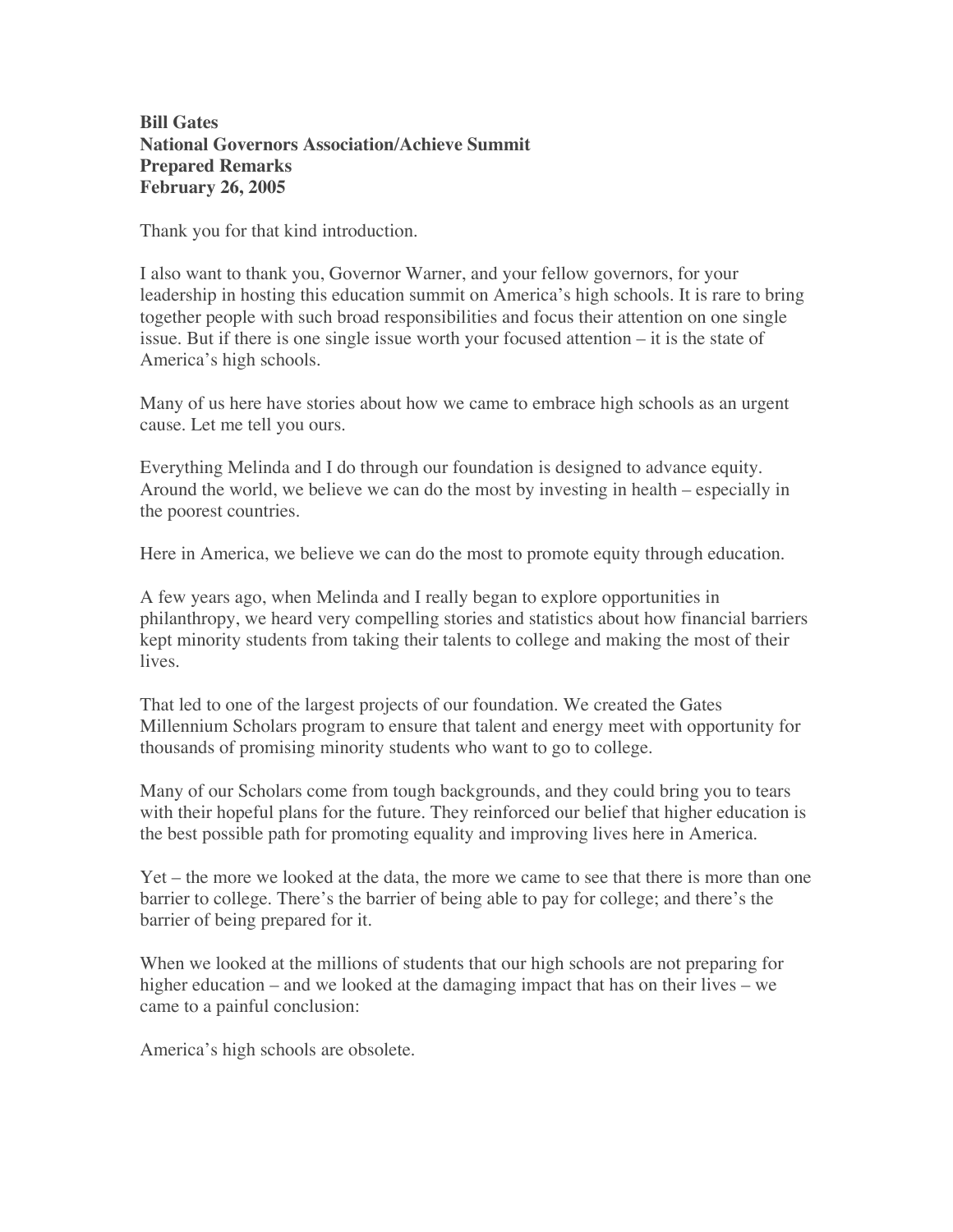By obsolete, I don't just mean that our high schools are broken, flawed, and under-funded – though a case could be made for every one of those points.

By obsolete, I mean that our high schools – even when they're working exactly as designed – cannot teach our kids what they need to know today.

Training the workforce of tomorrow with the high schools of today is like trying to teach kids about today's computers on a 50-year-old mainframe. It's the wrong tool for the times.

Our high schools were designed fifty years ago to meet the needs of another age. Until we design them to meet the needs of the 21st century, we will keep limiting – even ruining – the lives of millions of Americans every year.

Today, only one-third of our students graduate from high school ready for college, work, and citizenship.

The other two-thirds, most of them low-income and minority students, are tracked into courses that won't ever get them ready for college or prepare them for a family-wage job – no matter how well the students learn or the teachers teach.

This isn't an accident or a flaw in the system; it is the system.

In district after district, wealthy white kids are taught Algebra II while low-income minority kids are taught to balance a check book!

The first group goes on to college and careers; the second group will struggle to make a living wage.

Let's be clear. Thanks to dedicated teachers and principals around the country, the besteducated kids in the United States are the best-educated kids in the world. We should be proud of that. But only a fraction of our kids are getting the best education.

Once we realize that we are keeping low-income and minority kids out of rigorous courses, there can be only two arguments for keeping it that way – either we think they can't learn, or we think they're not worth teaching. The first argument is factually wrong; the second is morally wrong.

Everyone who understands the importance of education; everyone who believes in equal opportunity; everyone who has been elected to uphold the obligations of public office should be ashamed that we are breaking our promise of a free education for millions of students.

For the sake of our young people and everyone who will depend on them – we must stop rationing education in America.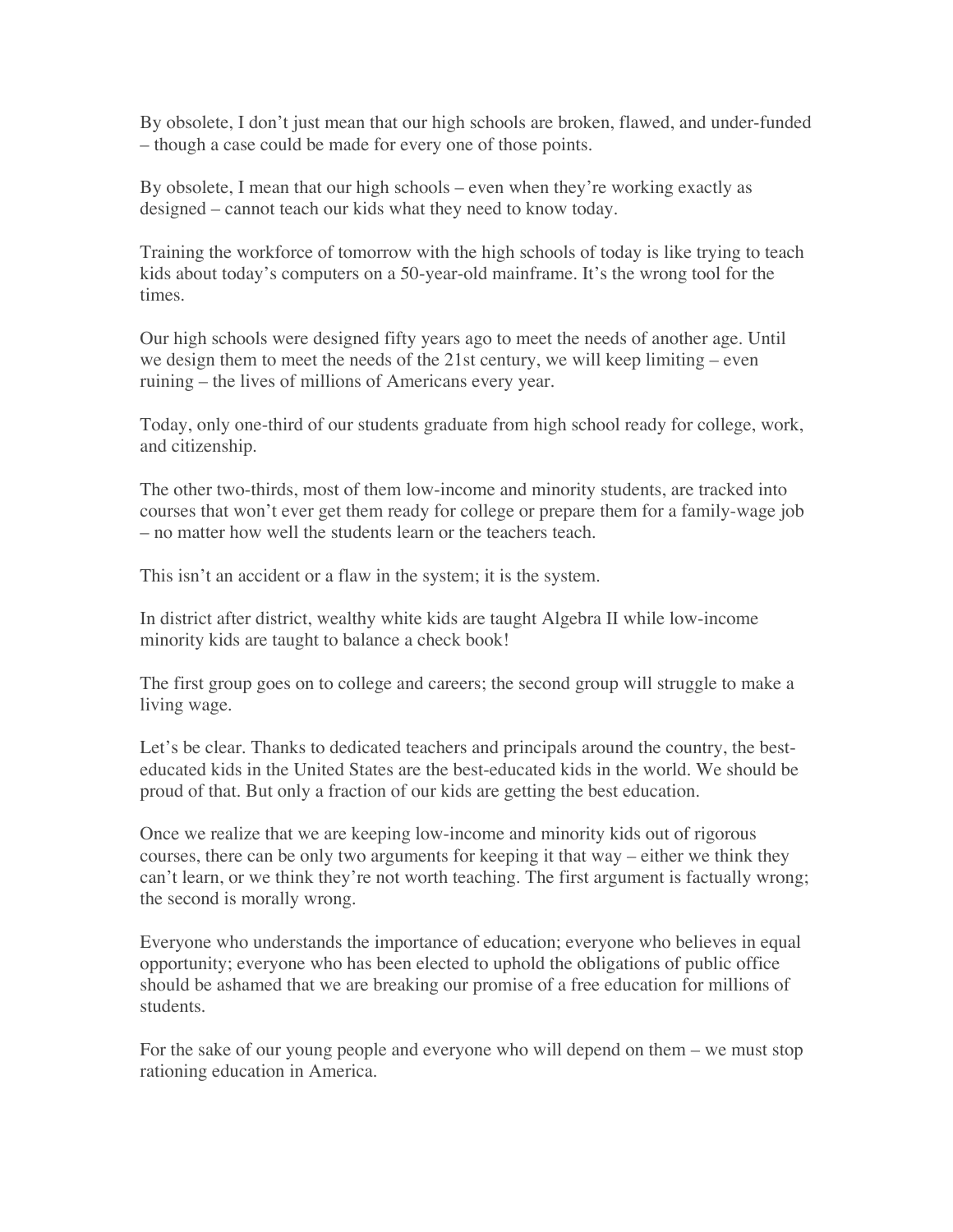I'm not here to pose as an education expert. I head a corporation and a foundation. One I get paid for – the other one costs me. But both jobs give me a perspective on education in America, and both perspectives leave me appalled.

When I compare our high schools to what I see when I'm traveling abroad, I am terrified for our workforce of tomorrow. In math and science, our 4th graders are among the top students in the world. By 8th grade, they're in the middle of the pack.

By 12th grade, U.S. students are scoring near the bottom of all industrialized nations.

We have one of the highest high school dropout rates in the industrialized world. Many who graduate do not go onto college. And many who do go on to college are not wellprepared – and end up dropping out. That is one reason why the U.S. college dropout rate is also one of the highest in the industrialized world. The poor performance of our high schools in preparing students for college is a major reason why the United States has now dropped from first to fifth in the percentage of young adults with a college degree.

The percentage of a population with a college degree is important, but so are sheer numbers. In 2001, India graduated almost a million more students from college than the United States did. China graduates twice as many students with bachelor's degrees as the U.S., and they have six times as many graduates majoring in engineering.

In the international competition to have the biggest and best supply of knowledge workers, America is falling behind.

That is the heart of the economic argument for better high schools. It essentially says: "We'd better do something about these kids not getting an education, because it's hurting us." But there's also a moral argument for better high schools, and it says: "We'd better do something about these kids not getting an education, because it's hurting them."

Today, most jobs that allow you to support a family require some postsecondary education. This could mean a four-year college, a community college, or technical school. Unfortunately, only half of all students who enter high school ever enroll in a postsecondary institution.

That means that half of all students starting high school today are unlikely to get a job that allows them to support a family.

Students who graduate from high school, but never go on to college, will earn – on average – about twenty-five thousand dollars a year. For a family of five, that's close to the poverty line. But if you're Hispanic, you earn less. If you're black, you earn even less – about 14 percent less than a white high school graduate.

Those who drop out have it even worse. Only 40 percent have jobs. They are nearly four times more likely to be arrested than their friends who stayed in high school. They are far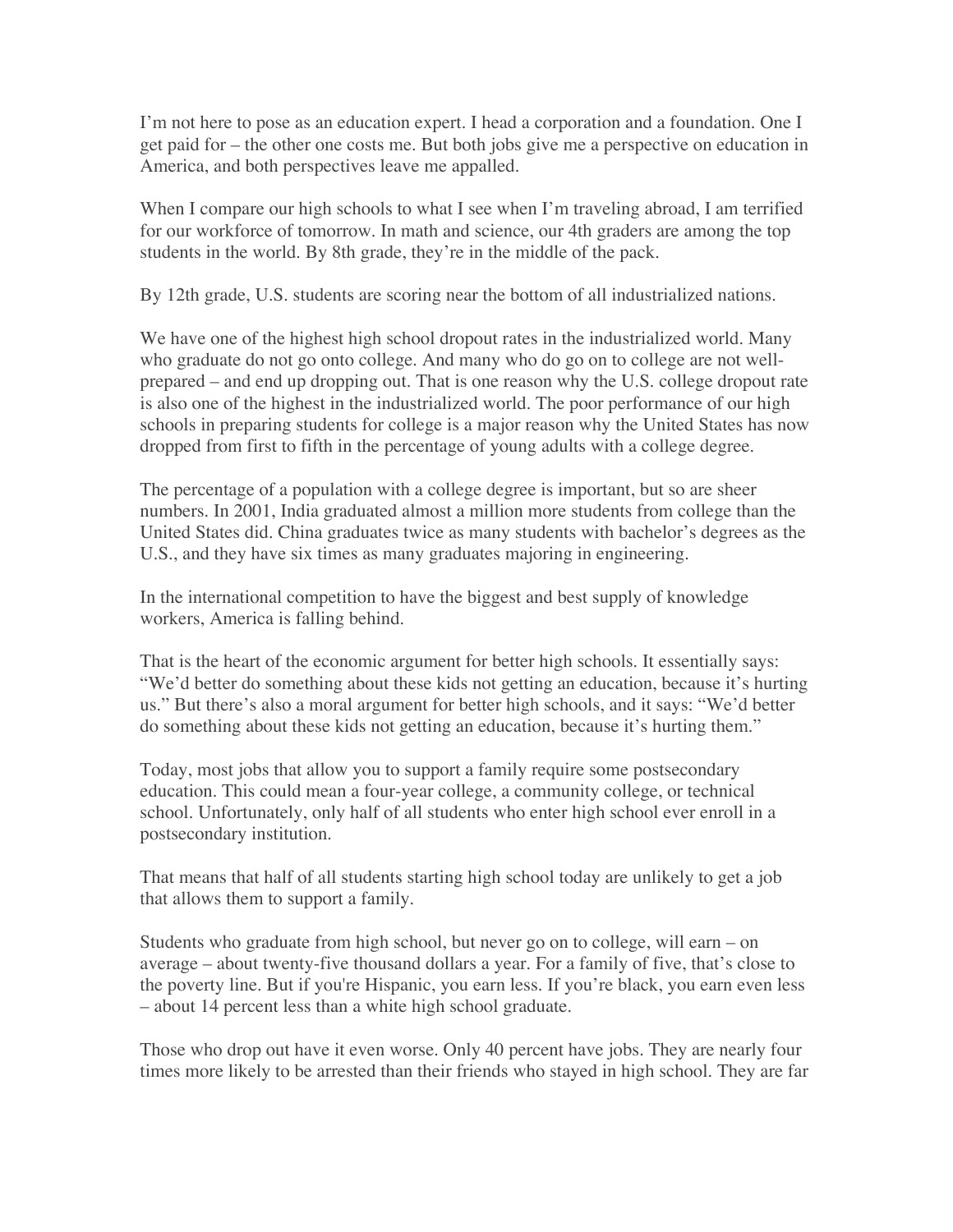more likely to have children in their teens. One in four turn to welfare or other kinds of government assistance.

Everyone agrees this is tragic. But these are our high schools that keep letting these kids fall through the cracks, and we act as if it can't be helped.

It can be helped. We designed these high schools; we can redesign them.

But first we have to understand that today's high schools are not the cause of the problem; they are the result. The key problem is political will. Elected officials have not yet done away with the idea underlying the old design. The idea behind the old design was that you could train an adequate workforce by sending only a third of your kids to college – and that the other kids either couldn't do college work or didn't need to. The idea behind the new design is that all students can do rigorous work, and – for their sake and ours – they have to.

Fortunately, there is mounting evidence that the new design works.

The Kansas City, Kansas public school district, where 79 percent of students are minorities and 74 percent live below the poverty line, was struggling with high dropout rates and low test scores when it adopted the school-reform model called First Things First in 1996. This included setting high academic standards for all students, reducing teacher-student ratios, and giving teachers and administrators the responsibility to improve student performance and the resources they needed to do it. The district's graduation rate has climbed more than 30 percentage points.

These are the kind of results you can get when you design high schools to prepare every student for college.

At the Met School in Providence, Rhode Island, 70 percent of the students are black or Hispanic. More than 60 percent live below the poverty line. Nearly 40 percent come from families where English is a second language. As part of its special mission, the Met enrolls only students who have dropped out in the past or were in danger of dropping out. Yet, even with this student body, the Met now has the lowest dropout rate and the highest college placement rate of any high school in the state.

These are the kind of results you can get when you design a high school to prepare every student for college.

Two years ago, I visited High Tech High in San Diego. It was conceived in 1998 by a group of San Diego business leaders who became alarmed by the city's shortage of talented high-tech workers. Thirty-five percent of High Tech High students are black or Hispanic. All of them study courses like computer animation and biotechnology in the school's state-of-the-art labs. High Tech High's scores on statewide academic tests are 15 percent higher than the rest of the district; their SAT scores are an average of 139 points higher.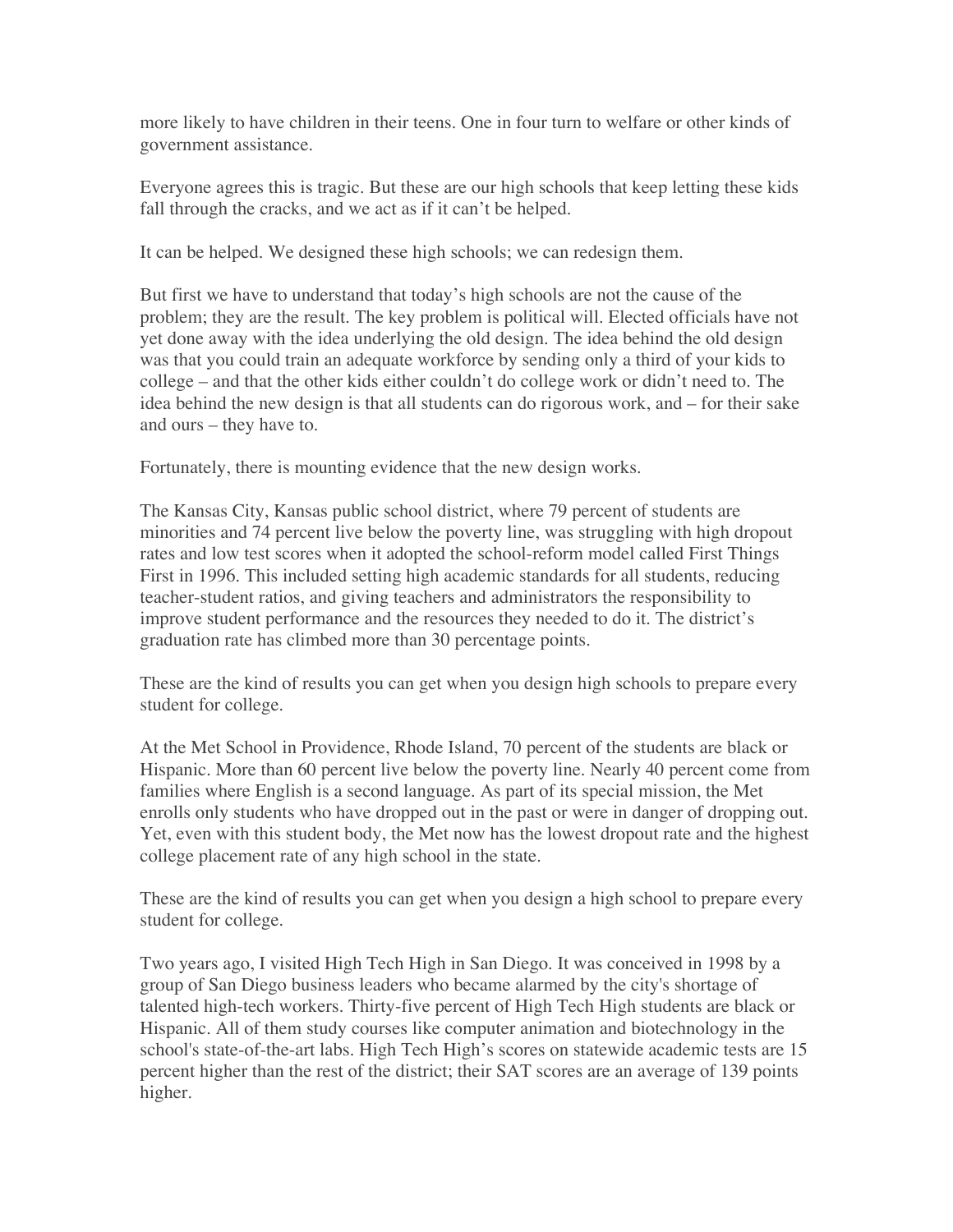These are the kind of results you can get when you design a high school to prepare every student for college.

These are not isolated examples. These are schools built on principles that can be applied anywhere  $-$  the new three  $R$ 's, the basic building blocks of better high schools:

- The first R is Rigor making sure all students are given a challenging curriculum that prepares them for college or work;
- The second R is Relevance making sure kids have courses and projects that clearly relate to their lives and their goals;
- The third R is Relationships making sure kids have a number of adults who know them, look out for them, and push them to achieve.

The three R's are almost always easier to promote in smaller high schools. The smaller size gives teachers and staff the chance to create an environment where students achieve at a higher level and rarely fall through the cracks. Students in smaller schools are more motivated, have higher attendance rates, feel safer, and graduate and attend college in higher numbers.

Yet every governor knows that the success of one school is not an answer to this crisis. You have to be able to make systems of schools work for all students. For this, we believe we need stable and effective governance. We need equitable school choice. We need performance-oriented employment agreements. And we need the capacity to intervene in low-performing schools.

Our foundation has invested nearly one billion dollars so far to help redesign the American high school. We are supporting more than fifteen hundred high schools – about half are totally new, and the other half are existing schools that have been redesigned. Four hundred fifty of these schools, both new and redesigned, are already open and operating. Chicago plans to open 100 new schools. New York City is opening 200. Exciting redesign work is under way in Oakland, Milwaukee, Cleveland, and Boston.

This kind of change is never easy. But I believe there are three steps that governors and CEOs can take that will help build momentum for change in our schools.

Number 1. Declare that all students can and should graduate from high school ready for college, work, and citizenship. How would you respond to a ninth grader's mother who said: "My son is bright. He wants to learn. How come they won't let him take Algebra?" What would you say? I ask the governors and business leaders here to become the top advocates in your states for the belief that every child should take courses that prepare him for college – because every child can succeed, and every child deserves the chance. The states that have committed to getting all students ready for college have made good progress – but every state must make the same commitment.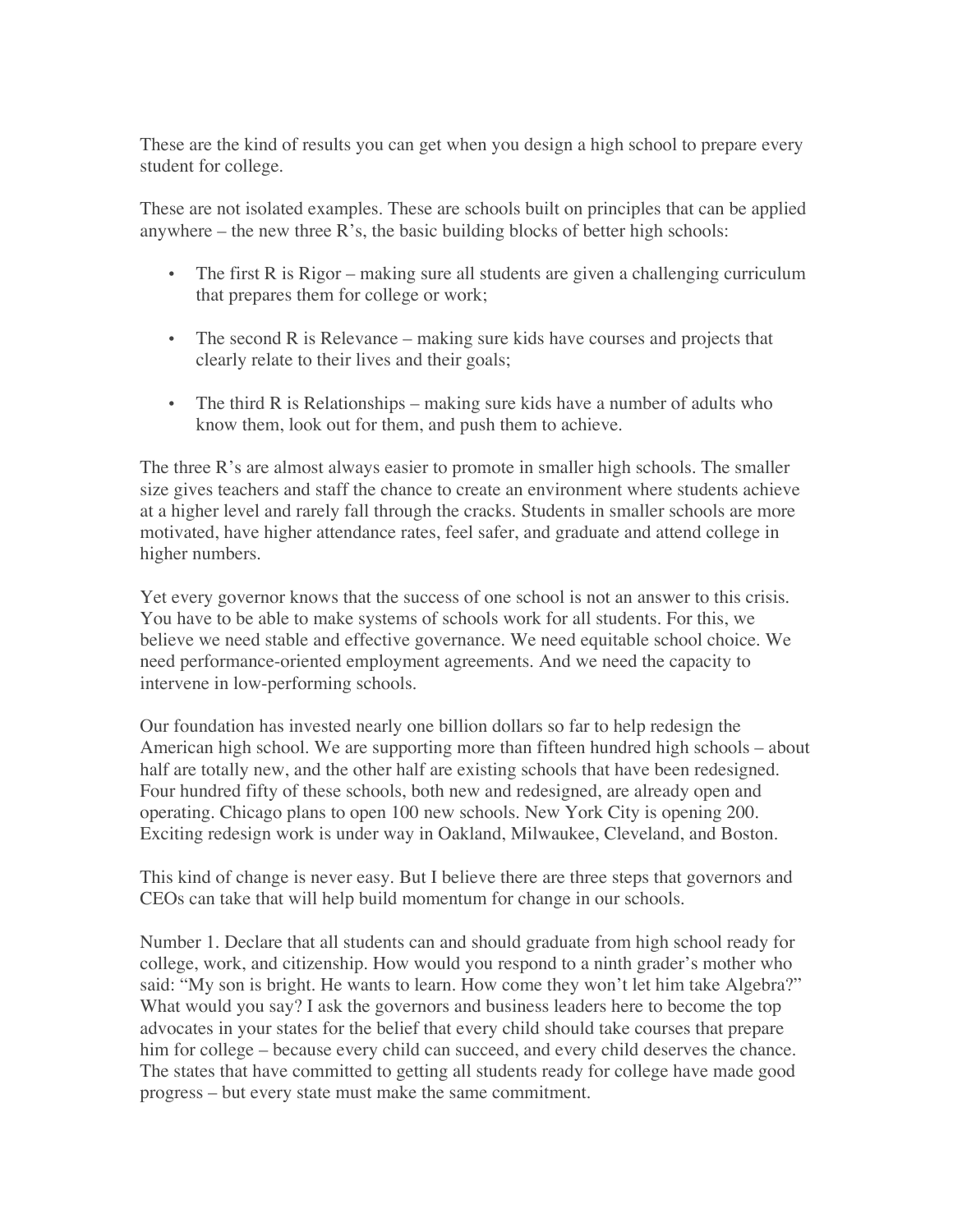Number 2. Publish the data that measures our progress toward that goal. The focus on measuring success in the past few years has been important – it has helped us realize the extent of the problem. But we need to know more: What percentage of students are dropping out? What percentage are graduating? What percentage are going on to college? And we need this data broken down by race and income. The idea of tracking lowincome and minority kids into dead-end courses is so offensive to our sense of equal opportunity that the only way the practice can survive, is if we hide it. That's why we need to expose it. If we are forced to confront this injustice, I believe we will end it.

Number 3. Turn around failing schools and open new ones. If we believe all kids can learn – and the evidence proves they can –then when the students don't learn, the school must change. Every state needs a strong intervention strategy to improve struggling schools. This needs to include special teams of experts who are given the power and resources to turn things around.

If we can focus on these three steps – high standards for all; public data on our progress; turning around failing schools – we will go a long way toward ensuring that all students have a chance to make the most of their lives.

Our philanthropy is driven by the belief that every human being has equal worth. We are constantly asking ourselves where a dollar of funding and an hour of effort can make the biggest impact for equality. We look for strategic entry points – where the inequality is the greatest, has the worst consequences, and offers the best chance for improvement. We have decided that high schools are a crucial intervention point for equality because that's where children's paths diverge – some go on to lives of accomplishment and privilege; others to lives of frustration, joblessness, and jail.

When I visited High Tech High in San Diego a few years ago, one young student told me that High Tech High was the first school he'd ever gone to where being smart was cool. His neighborhood friends gave him a hard time about that, and he said he wasn't sure he was going to stay. But then he showed me the work he was doing on a special project involving a submarine. This kid was really bright. It was an incredible experience talking to him – because his life really did hang in the balance.

And without teachers who knew him, pushed him, and cared about him, he wouldn't have had a chance.

Think of the difference it will make in his life if he takes that talent to college. Now multiply that by millions. That's what's at stake here.

If we keep the system as it is, millions of children will never get a chance to fulfill their promise because of their zip code, their skin color, or the income of their parents.

That is offensive to our values, and it's an insult to who we are.